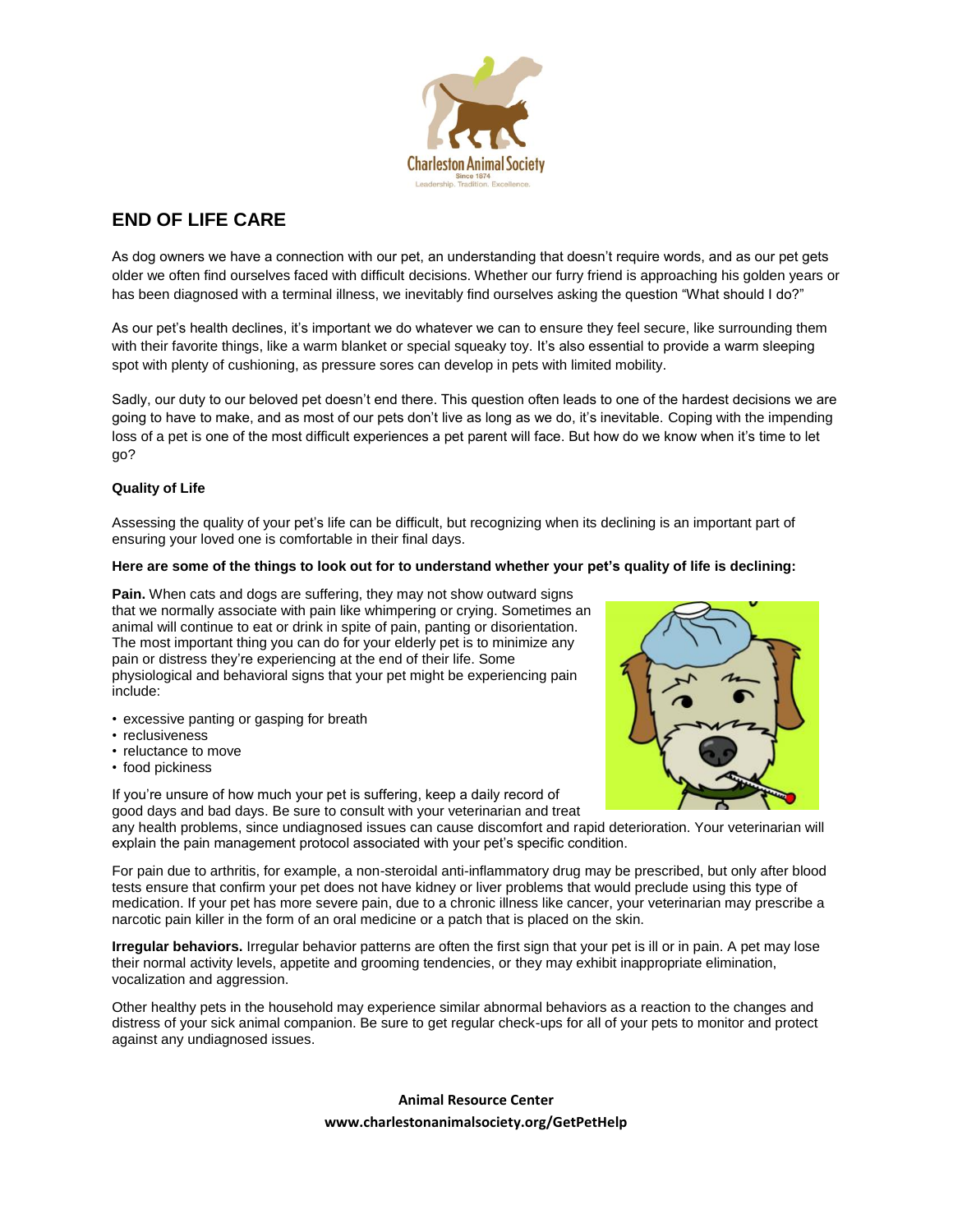

**Incontinence.** Some older pets may develop incontinence, or the loss of bladder control, so be sure to check your furry friend regularly for any wetness or soiling. If your pet needs help getting up to urinate or defecate, you can purchase a sling or use a large towel to wrap under their body and assist them.

#### **Understanding your Options**

Your veterinarian will be in a good position to advise you during these difficult times as they have had the time to get to know you and your pet. If you haven't had a solid, trusting relationship with your vet over the life of your pet, it's worth either developing it or finding another vet who you can better relate to.

Some factors to consider:

- **How many people are affected by the illness and possible death of the pet?** If it is just you and your pet, then the decision might be easier. But if there are other family members involved in the pet's life, then their feelings and wishes need to be considered.
- **How much money are you prepared to spend?** Most of us hate having to look at this. We feel we would do anything humanly possible to save our animals' lives. But unless you have an insurance plan, many treatment options or specialists today can be very expensive. If you choose an expensive treatment, will your vet allow you to pay over time? Are you prepared to forgo that vacation you had planned, or the purchase of that giant screen TV?
- **If extensive nursing care is needed, do you have the time?** Of course you want to have the time for someone who has been so important to you and your family. But you need to be realistic. Is everyone out at work or school all day with long commutes back and forth? With diabetes, for example, the pet may need an insulin shot twice a day, 12 hours apart. Can you fit that into your schedule?
- **What kind of place do you live in?** For a pet who has rear-end paralysis, special carts with wheels are available to support their back legs, while they propel forward with their front legs. These work great on hard surfaces like concrete or a firm lawn. They do not work well in sand, loose soil, or very rocky areas. You may have to decide if a cart is an option in your area.

#### **Deciding what's best**

On whatever road your decision takes you, know that you are not alone. As pet owners we have all had to make decisions that we don't want to for the benefit of our loved ones.

If you have children it's important that you talk to them about what is happening at every stage. If the pet is sick, then explaining in simple but direct language what is wrong can help remove the mystery from a child's mind. This gives you the opportunity to show that animal bodies don't live forever. Then, when the sickness progresses to the point where your pet needs to be euthanized to prevent further suffering, the child will understand it more easily.

When it's time, and where applicable, allow all of the family members an opportunity to say goodbye to the pet. Some veterinarians will even come to



your home to perform the euthanasia. This is an individual decision and may not be appropriate in all situations. The term "euthanasia" means "gentle death," and when done by a caring professional, can be very releasing for a family after having experienced a painful illness.

#### **My Pet Is Elderly and Will Soon Pass Away. How Can I Make My Home More Comfortable?**

The most important thing you can do for your elderly pet is to minimize any pain or distress they're experiencing at the end of their life. First, be sure to consult with your veterinarian and treat any health problems, since undiagnosed issues can cause discomfort and rapid deterioration.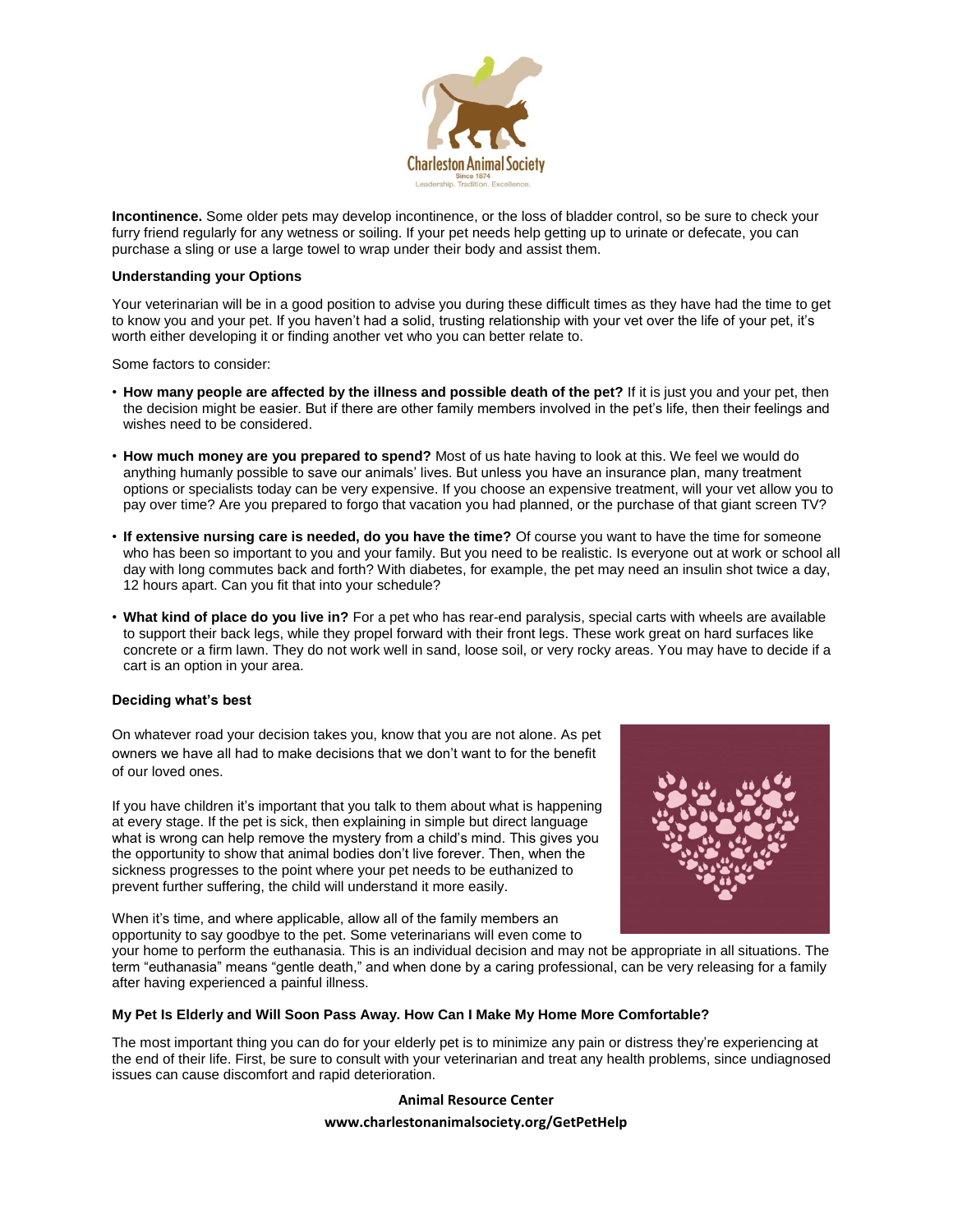

Make your pet feel secure by surrounding them with their favorite things, like a warm blanket or special squeaky toy. Since pressure sores can develop in pets with limited mobility, it's also essential to provide a warm sleeping spot with plenty of cushioning.

Some older pets may develop incontinence, or the loss of bladder control, so be sure to check your furry friend regularly for any wetness or soiling. If your pet needs help getting up to urinate or defecate, you can purchase a sling or use a large towel to wrap under her body and assist her.

#### **A guide to caring for your pet during their final days**

Coping with the impending loss of a pet is one of the most difficult experiences a pet parent will face. Whether your furry friend is approaching their golden years or has been diagnosed with a terminal illness, it's important to calmly guide the end-of-life experience and minimize any discomfort or distress. As your pet's health declines, you may elect to care for your pet at home—with the supervision of a veterinarian—or you may decide to end their suffering with euthanasia.

#### **What Determines a Good Quality of Life for My Pet?**

- Does your pet seem irritable, restless or confused?
- Has he lost his appetite or does he drink water excessively?
- Does she avoid her favorite activities?
- Is your pet picked on by other animals in the home? This can happen when a sick or elderly dog becomes the weakest member of the "pack."
- Does your pet seek out unusual places to sleep or hide?

When your pet's quality of life deteriorates due to an untreatable disease or aging, please speak with your veterinarian and family members about end-of-life issues.

#### **What Is Pet Hospice Care and What Are Its Benefits? What Are the Goals of Pet Hospice Care?**



Hospice care—also called palliative care—is an option for pet parents who want to engage in an extended good-bye or are opposed to euthanasia. Pet hospice is an option if your pet is suffering from a terminal illness and a cure is not possible. The focus is to make a pet's final days or weeks more pleasant with the proper use of pain medications, dietary strategies and human interaction. Pet hospice is not a place, but a personal choice and philosophy based on the principle that death is a part of life and can be dignified. The goal of pet hospice is not to cure your pet's illness but rather to ensure a peaceful end-of-life experience.

A participating veterinarian will teach pet parents how to provide intensive home care to keep an ill pet as comfortable as possible. Every pet parent should also have a back-up plan, which may include euthanasia, in case the animal's suffering gets out of control.

# **Is Hospice Care the Right Course for My Pet?**

Although hospice care is a growing area of veterinary medicine, we need to be very careful not to prolong the suffering of pets who are in pain or experiencing poor quality of life. It is very difficult to face losing a pet, but our choices must not be clouded by fear of the grief we will experience.

#### **If you are considering hospice care, ask yourself the following questions:**

- Do I have a local veterinarian whose expertise includes the most advanced techniques in pain management, alternative treatments, oxygen and hydration?
- Do I have a veterinarian available 24 hours a day to provide emergency euthanasia if my pet's suffering gets out of control, such as the sudden onset of seizures?
- Do I have adequate resources to provide constant care for my pet, even when I am out of the house?
- Will hospice home care for my pet seriously disrupt my regular family and work obligations?

#### **Animal Resource Center**

#### **www.charlestonanimalsociety.org/GetPetHelp**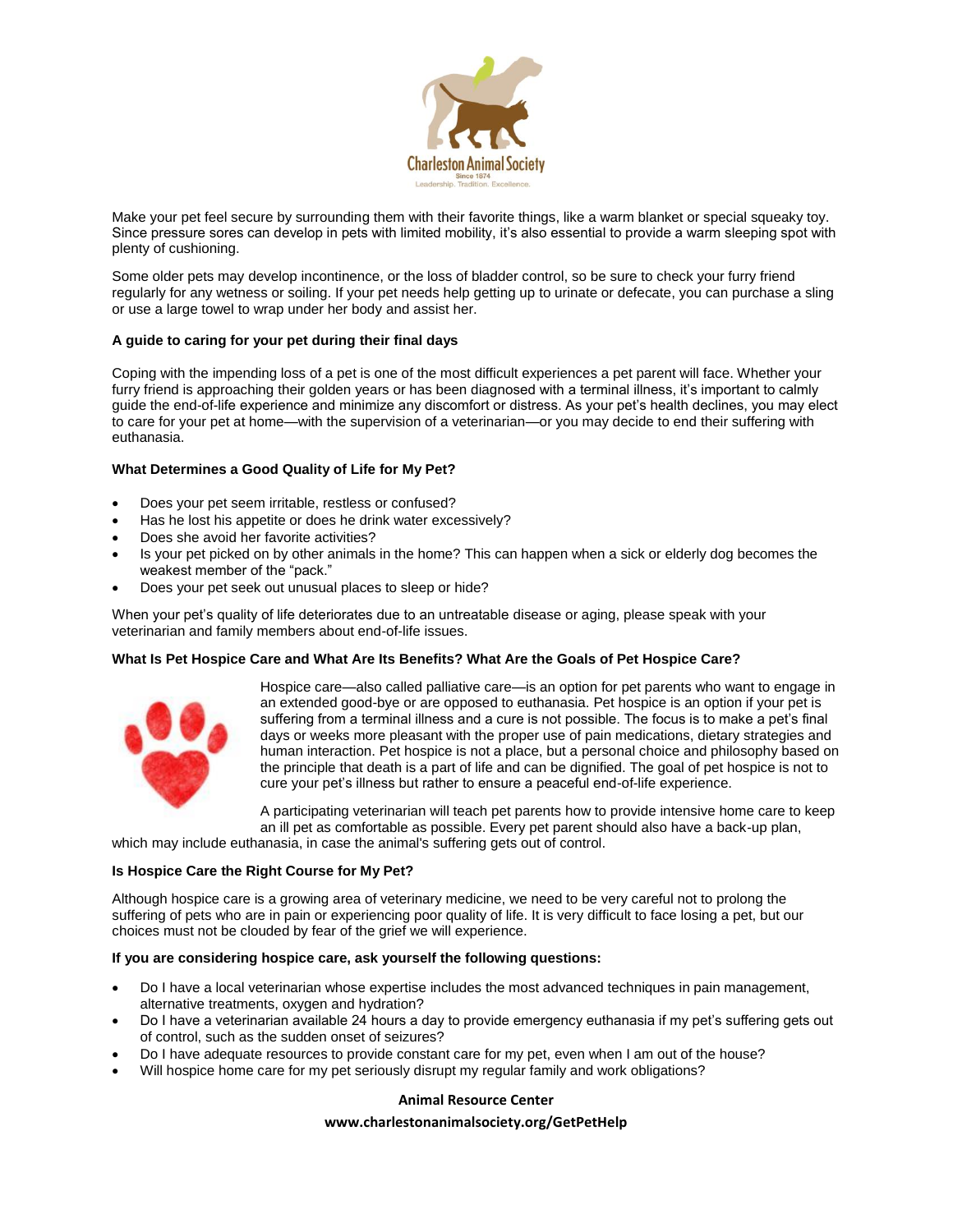

#### **What Role Do I Play in My Pet's Hospice Care?**

Hospice care requires an active commitment from pet parents, who work with their veterinary team to make sure their pet's life ends comfortably. Your pet will require your constant supervision—from assessing his condition to pain management or, if necessary, making the final decision to opt for euthanasia.

If you decide pet hospice care is the right course for you and your pet, you will become your pet's primary nurse and caregiver, as well as the link between your pet and the veterinary team.

## **How Is Pet Hospice Different from Human Hospice Care?**

Human hospice care is available to people who have accepted the fact that they are terminally ill and want to stop further medical treatment aimed at a cure. Hospice care allows a person to be relieved of pain in a more comfortable and less expensive setting than a hospital.

Human patients and their families who opt for hospice care have a more developed support system than pet parents. When a pet parent chooses hospice care but cannot care for his pet at home, there are few places that will board and nurse the animal. It may also be more difficult to find a local veterinarian who is an expert in pet hospice care.

## **How Can I Find a Veterinarian Who Practices Hospice Care?**

First consult with your primary veterinarian and see if they recommend hospice care for your pet based on their specific needs. Your vet may already practice some form of hospice care or may refer you to another vet who will guide you through a hospice program.

#### **What Do I Need to Know in Order to Provide Home Hospice Care for My Terminally Ill Pet?**



Pet parents who opt for home hospice care will be taught how to administer pain medication, change bandages, provide fluid therapy and perform general nursing duties, including keeping their pets comfortable and clean.

One of the most important tasks as caretaker is to observe and report any changes in your pet's behavior, weight, temperature, eating habits, mobility and overall well-being. If you notice any changes, immediately contact your veterinarian, who will adjust your pet's medication and treatment accordingly. It's also important to remember that euthanasia may still be necessary with hospice care. If a peaceful, natural end is unlikely or your pet is in pain, you may decide to end their suffering with euthanasia.

#### **Will My Pet Show Signs that He Is Ready to Pass Away?**

To be as aware as possible of your pet's condition, you should:

- Be able to recognize signs of physical suffering typical of your pet's age and/or illness. Your veterinarian is the best source of this information.
- Prevent unnecessary suffering in your terminally ill, injured or aged animal by finding ways to assess your pet's quality of life. With your vet's help, figure out the signs of a good day compared to a bad day and keep a record of how often the signs of pain appear.
- Be as informed as you can about your pet's behavior. Being unaware or unable to assess signs and symptoms will exhaust family members and put your pet at risk of lingering longer than is comfortable.

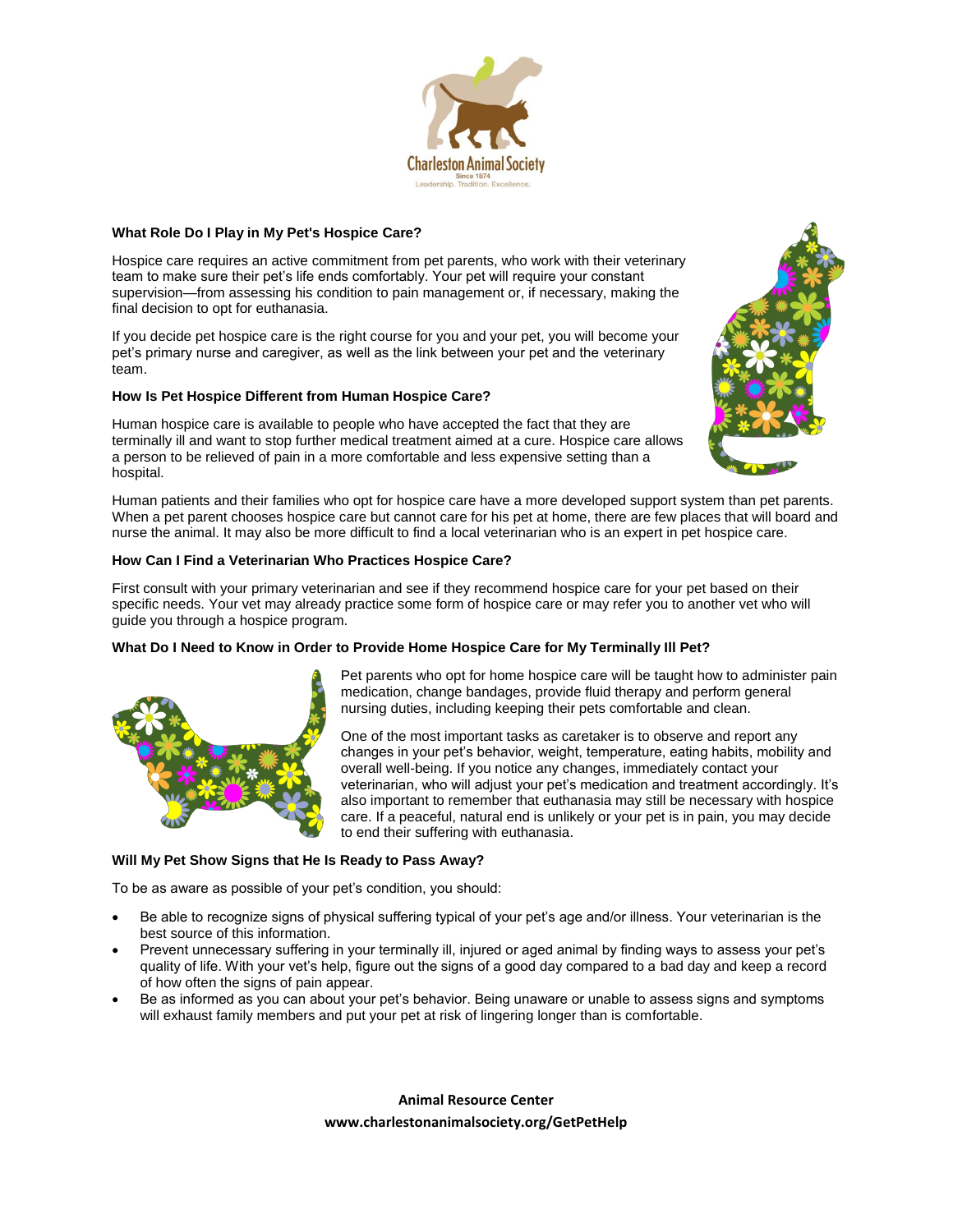

#### **What Is Euthanasia?**

Euthanasia provides a painless, peaceful end for a pet who would otherwise continue to suffer. Your veterinarian has special training to provide your pet with a humane and gentle death. During the procedure, your vet will inject your pet with a sedative followed by a special medication. The animal experiences no awareness of the end of life—the process is akin to undergoing general anesthesia for a surgical procedure and takes about 10 to 20 seconds.

#### **How Do I Know When Is the Right Time to Euthanize My Pet?**

Your veterinarian is really the best person to advise you on when the time is right to euthanize—information from medical tests is often more accurate than what a pet owner can observe, and pet owners often delay the moment of euthanasia in anticipation of grief.

Observing and keeping an accurate record of your pet in their daily activities can help you to decide. If you observe that moments of discomfort outweigh their capacity to enjoy life, it is time to euthanize, even if your pet still experiences pleasure in eating or socializing. If your pet is in pain, your main goal should be to minimize their suffering.

#### **Saying Goodbye**



Creating a ritual around the life of your pet can be very healing. If possible, lay your pet to rest in a quiet part of your yard and put up a marker with his or her name on it. This can be as elaborate or as simple as you like. A rock with the pet's name in indelible marker written on it, a piece of wood with the name carved into it, a ring of stones, or a newly planted tree on the site will help family members remember all the good times they had with their pet. If you choose cremation, then you can create a place of honor for the ashes, with pictures and stories contributed by everyone in the family.

Talking about the pet seems to be an important part of getting through the inevitable grieving process. Remembering all the little

things that made your pet an important part of your life helps to ease the pain. Animals teach us unconditional love, loyalty, kindness, and a host of other wonderful things. They make us better people. After a period of mourning and remembering the old days, think about adding a new animal to the family. You and your family will see that life goes on and that it is possible to love again.

#### **Will My Other Pets Grieve a Pet Who Has Passed Away?**

After the loss of a companion animal, many people observe a change in their surviving pet's behavior. Sometimes the pet appears depressed and shows diminished interest in play or food, and it often helps to simply give your surviving pet some extra attention and love. If your animal companion appears upset, check with a veterinarian to make sure there is no underlying medical problem causing their behavior.

It is also well-documented that pets can recognize death in a companion animal. Cats, dogs and horses who see the deceased body of an animal they knew can adjust very well and spend less time searching and grieving than pets who have not seen their companion's remains.

For more help with how to cope with pet loss, please read our section on All About Pet Loss**.**